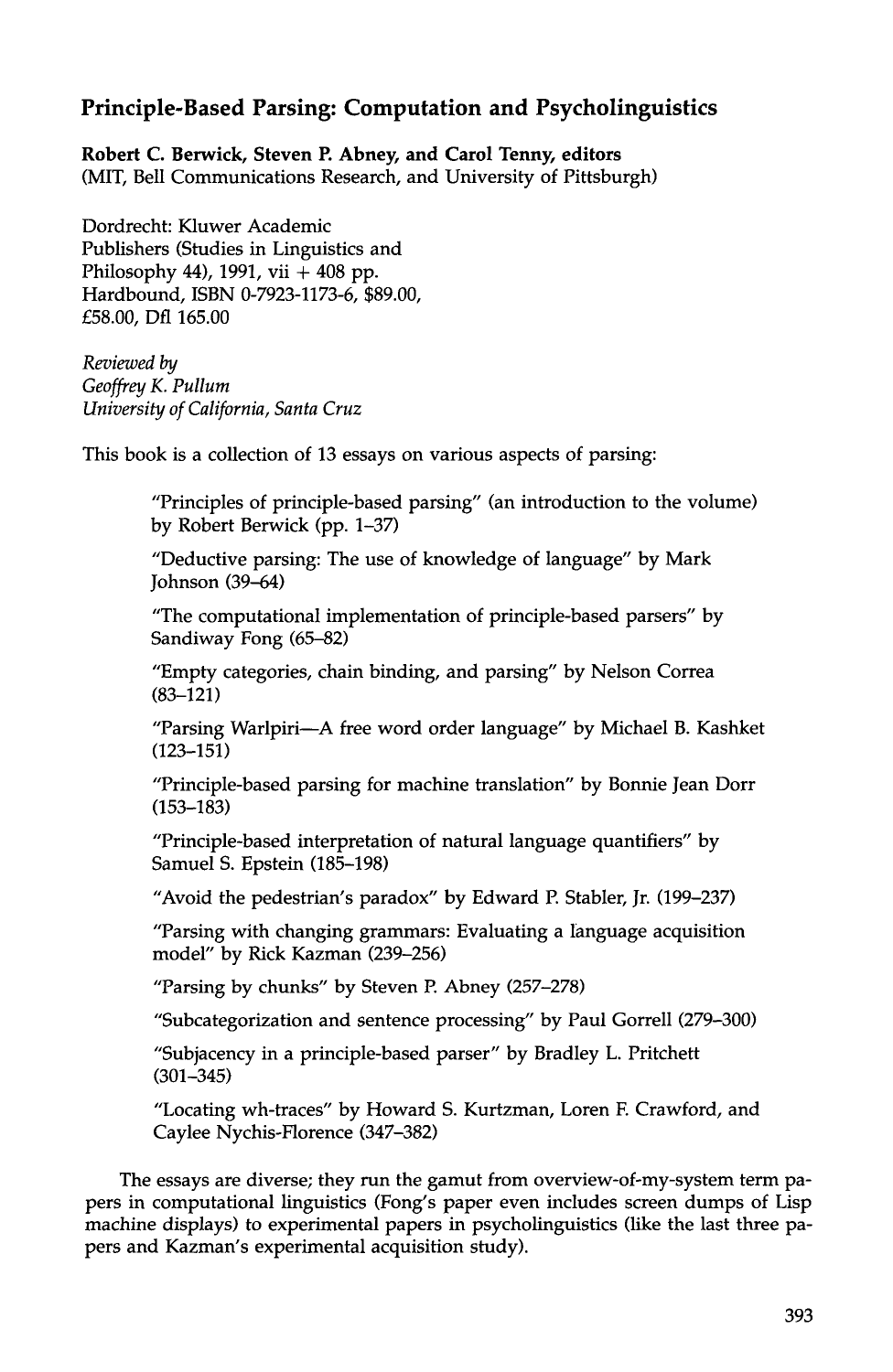The "principle-based parsing" that all the essays are supposed to have in common seems to be entirely a rhetorical construct. Insofar as there is clear and explicit work on parsing in this book, it all looks suspiciously like plain old context-free parsing (sometimes, in fact, clearly deterministic context-free). Where the essays are too vague for this to be said of them, the only connecting theme seems to be a link to MIToriginated linguistic concepts.

Robert Berwick's introduction opens in breathlessly self-congratulatory mode: "This book chronicles the first stirrings of a revolution in the study of natural language processing, language variation, and psycholinguistics—what some have called *principle-based parsing"* (p. 1). But of course "principle-based parsing" (henceforth PBP) is the slogan of Berwick's own group at MIT; it is highly disingenuous for him to imply (with his "what some have called") that it came from out there in the community and he is going along with it. PBP is not only a brand name exclusive to Berwick and his students, but also seems to have an exclusively sociological definition: the preface of this book suggests that all those who were invited to give papers at the MIT Parsing Project Lecture Series between 1987 and '1989 get the PBP rosette pinned on their work no matter what its content, and nobody else does, no matter how much they may build "principles" into their systems.

I cannot find any sign of an incipient revolution chronicled in this book; not even the outline of a new position is visible. Berwick's claim is that once upon a time people used to use "thousands of individual, language-particular, and constructionspecific rules" when writing grammars or parsers, and PBP "replaces this standard paradigm with another world view" under which a small number of general "principles" do the work. These principles turn out to be vaguely stated generalizations from Government-Binding (GB) syntax, of course (to a large extent, PBP practitioners seem to be just GB linguists with Lisp machines). Some of the "principles" are close to vacuous, e.g., "verb phrases in sentences must either *begin* with a verb ... or *end*  with a verb" (trivially true given the Bloomfieldian doctrine that all branching is binary, which GB syntacticians appear to maintain). Some are quite traditional, e.g., "all pronounced or *lexical* noun phrases ... must receive Case" (i.e., Case is an obligatory grammatical category for nouns--provided you accept that in Chinese or in the English noun it shows no morphological effects). At least one is false as stated, namely "every verb must discharge its *Thema'tic arguments* and every noun phrase must receive a thematic role" (i.e., a verb denoting an *n*-place relation needs exactly *n* argument NPs; Berwick seems to have forgotten about nonthematic NPs like idiom chunks and 'dummy' or 'expletive' NPs).

It is hard to see any parser design emerging out of such "principles," and sure enough, Berwick rapidly admits (p. 8) that "two related computational difficulties lie at the heart of principle-based parsing: *overgeneration* and *slow parsing."* Producing incorrect results, and doing it slowly. Not very promising. But Berwick faces this embarrassment with more feats of rhetoric, drawing inspiration from the language of product advertising ("Astonishingly ... Fong's parser can actually parse basically all of the several hundred example sentences in Lasnik and Uriagereka's textbook..."—tests have shown!), political history ("the central achievement of principle-based parsing stands ... "), revolutionary philosophy ("Thinking about principles liberates us ... ") and military history ("results described in this volume form the beachhead of a much broader wave of principle-based research to come"). Such stuff will make some grin and others wince. Maybe it will convince a few to join the movement  $-$  but it is not clear to me what they will be joining.

The reference to the days when unnamed people proposed "thousands of individual, language-particular, and construction-specific rules" is, of course, an oblique attack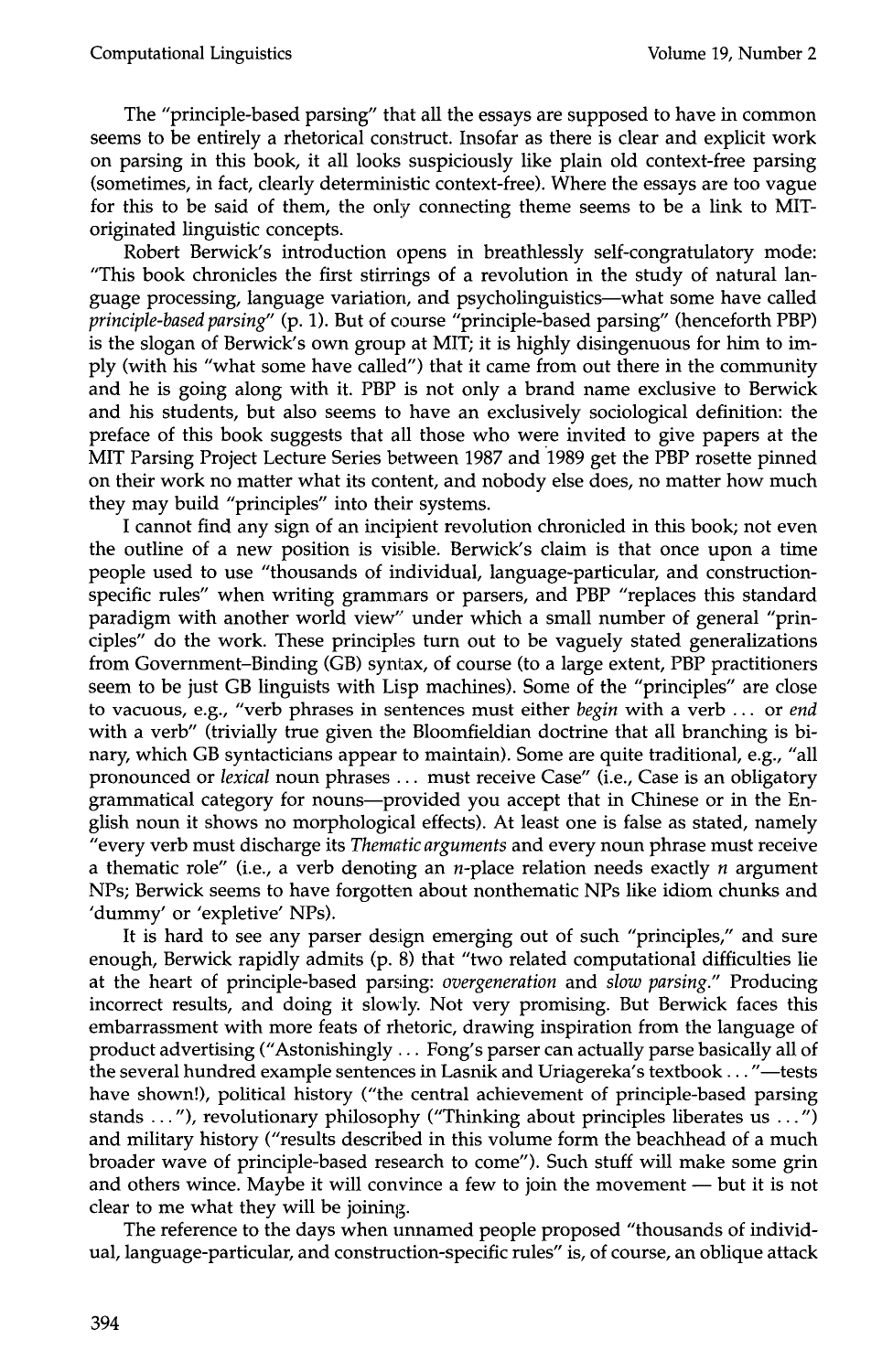on generalized phrase structure grammar (GPSG) and all the computational work that has evolved from it at sites like Hewlett-Packard Laboratories, Stanford, SRI International, Carnegie-Mellon, Ohio State, Edinburgh, Cambridge, Sussex, etc. But anyone who knows that line of work will be aware that it has *always* sought general principles rather than lists of rules (though where rules were called for, they were at least explicitly stated rather than arm-wavingly assumed). The very earliest publications on GPSG were interested in general principles such as the Head Feature Convention. And by about 1984, head-driven phrase structure grammar (HPSG) was emerging from research at Hewlett-Packard Laboratories and had reduced the number of separately stated syntactic rules in a substantial working grammar for English down to less than half a dozen (most of the work being done by just two, one for NP-VP structures and the other for subcategorization structures). The PBP slogan had appeared nowhere previously when Edward Barton issued an entirely programmatic MIT AI Lab memo with that title in 1984. But with *1984-style* goodthink, Berwick portrays 1984-style GPSG/HPSG as *falling in step with PBP,* reporting that they "gradually shifted" (p. 35, n. 1) toward transconstructional declarative constraints. The alleged "shift" toward PBP thinking had already taken place before PBP work had even started.

Given Berwick's anti-rule rhetoric, the innocent reader may be amazed to find that in the clearer papers in this volume one does encounter rules. We find contextfree expansion rules on pages 87ff of Correa's paper (a workmanlike though hardly revolutionary piece of work on formalizing GB-style syntax with attribute grammars); on page 132 and implicitly elsewhere in Kashket's paper (an extremely limited effort to show how one might parse a language with complex morphology but no word order rules, showing no acquaintance with the relevant literature, e.g., the work on ID/LP format and liberation schemata); in the schema on page 165 and elsewhere in Dorr's paper (153-183); coded in Prolog throughout Stabler's paper (199-237); and in pages 262ff of Abney's paper (a straightforward piece of deterministic context-free LR parsing). So much for principles replacing rules in actual work.

But of course, parsers are always based on rules (however general and schematic or detailed and specific they may be), so the enterprise of appearing to recast parsing without them can only be one of smoke and mirrors. The technique used for keeping rules from making more of an appearance in this book is a combination of wishful thinking and extreme vagueness. I will give one example. Dorr (p. 158) explains approvingly how the grammarian describing Spanish will not need these rules:

- (1)  $S \rightarrow NP VP$
- (2)  $S \rightarrow VP$

but "need only set the *null subject* parameter." Later (p. 167) she explains what this is: "a minimal binary difference that does or does not allow empty noun phrases to occupy subject position." Now, nothing much hangs on the switch from missing noun phrases to "empty noun phrases"; it means replacing rule (2) by a rule saying

(2') 
$$
S \rightarrow NP[+NULL]
$$
 VP

(where NP[+NULL] expands to the empty string). Rule (1) is assumed to be available for all languages (or all SVO languages). The question is whether (2') is also assumed. Clearly, what Dorr means by setting the "null subject parameter" to *Yes* is assuming that rule  $(2')$  is available to admit local trees rooted in S, and what she means by setting it to  $No$  means assuming that rule  $(2')$  is not available.